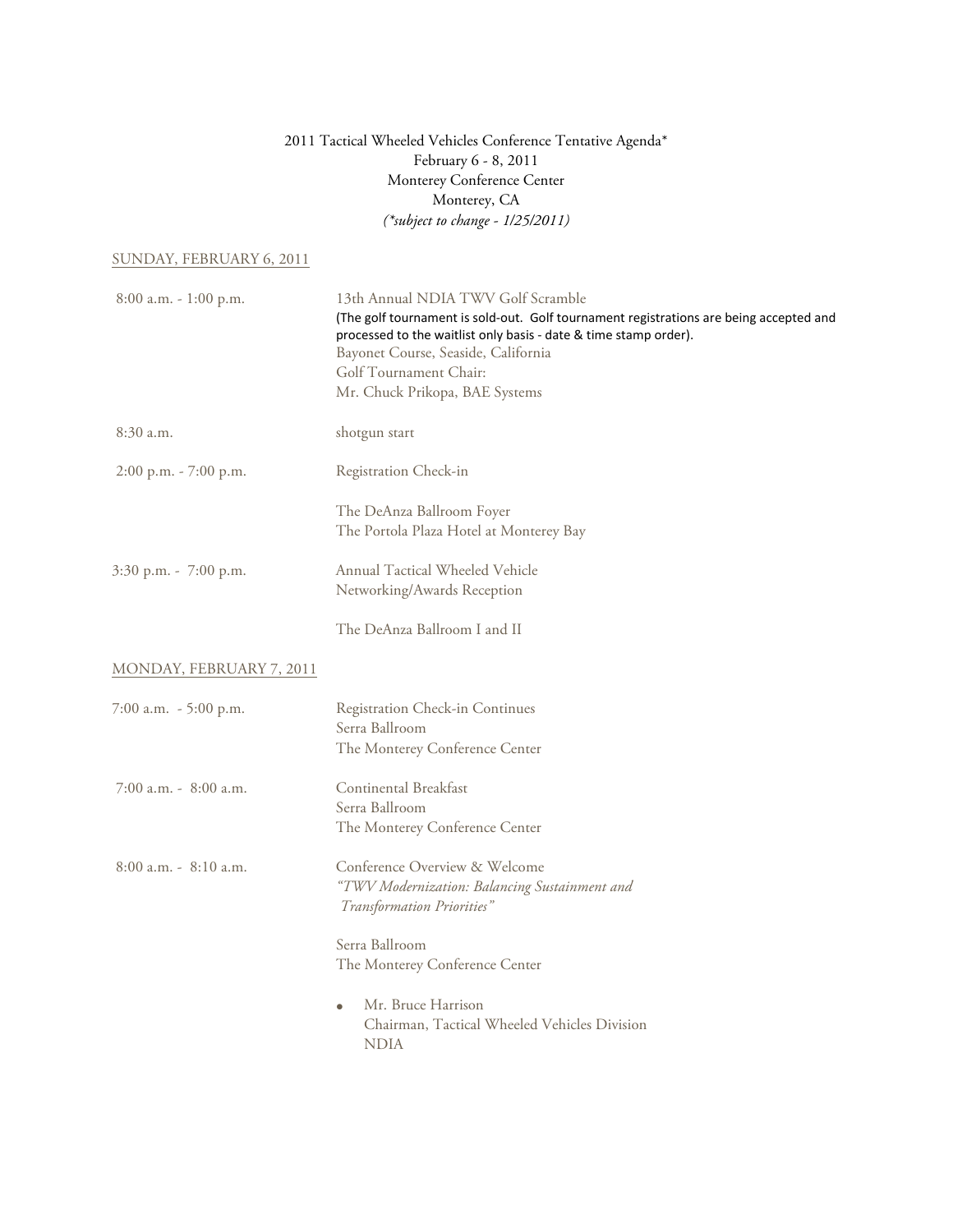## MONDAY, FEBRUARY 7, 2011 (continued)

| $8:10$ a.m. $-8:15$ a.m.   | <b>NDIA Welcome</b>                                                                                                                                                                                                                       |  |  |
|----------------------------|-------------------------------------------------------------------------------------------------------------------------------------------------------------------------------------------------------------------------------------------|--|--|
|                            | Lieutenant General Lawrence P. Farrell, USAF (Ret.)<br>$\bullet$<br>President & CEO<br><b>NDIA</b>                                                                                                                                        |  |  |
| $8:15$ a.m. - $8:45$ a.m.  | Keynote Speaker                                                                                                                                                                                                                           |  |  |
|                            | General Ann E. Dunwoody, USA<br>Commanding General,<br>Army Materiel Command                                                                                                                                                              |  |  |
|                            | Session I - Chairman: Mr. Eddie I. Garcia, Director<br>Oshkosh Defense, Oshkosh Corporation<br>Serra Ballroom<br>The Monterey Conference Center                                                                                           |  |  |
| 8:45 a.m. - 9:15 a.m.      | U.S. Army Training and Doctrine Command (TRADOC)<br>"TWV Transformation Strategy"<br>Lieutenant General Michael A. Vane, USA<br>$\bullet$<br>Deputy Commanding General,<br>Futures/Director, Army Capabilities Integration Center (ARCIC) |  |  |
| $9:15$ a.m. $-9:45$ a.m.   | U.S. Army Office of the Deputy Chief of Staff, G-8<br>"TWV Funding Challenges"<br>Mr. Don C. Tison (SES)<br>۰<br>Assistant Deputy Chief of Staff for Programs, G-8<br>Department of the Army                                              |  |  |
| 9:45 a.m. - 10:30 a.m.     | Coffee Break<br>Serra Ballroom Foyer                                                                                                                                                                                                      |  |  |
| $10:30$ a.m. $-11:00$ a.m. | U.S. Army Joint Munitions Command<br>"TWVs - Perspective from the Battlefield"<br>Brigadier General Gustave F. Perna, USA<br>$\bullet$<br>Commanding General and former<br>Director, J-4, United States Forces - Iraq                     |  |  |
| $11:00$ a.m. $-11:30$ a.m. | Defense Logistics Agency<br>"TWVs and Performance Based Logistics"<br>Brigadier General Lynn A. Collyar, USA<br>۰<br>Director, J-3, Logistics Operations                                                                                  |  |  |
| 1130 a.m. - 1:00 p.m.      | Lunch<br>The DeAnza Ballroom I & II<br>The Portola Plaza Hotel at Monterey Bay                                                                                                                                                            |  |  |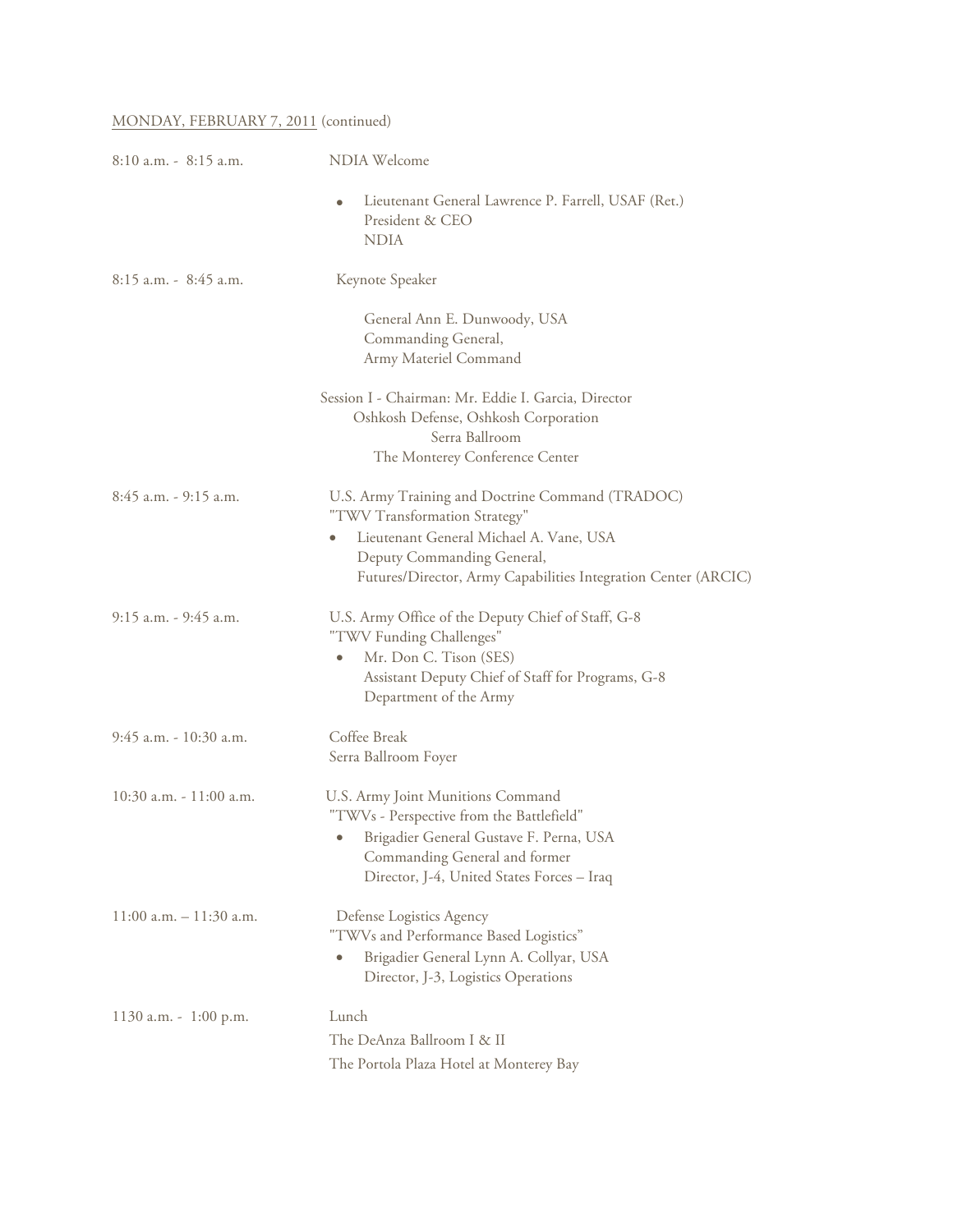### MONDAY, FEBRUARY 7, 2011 (continued)

|                           | Session II                                                                                                                                                                                                                                                                                                                                                                                                            |  |
|---------------------------|-----------------------------------------------------------------------------------------------------------------------------------------------------------------------------------------------------------------------------------------------------------------------------------------------------------------------------------------------------------------------------------------------------------------------|--|
|                           | Chairman: Mr. Pat MacArevey                                                                                                                                                                                                                                                                                                                                                                                           |  |
|                           | Vice President, Government Business, Navistar Defense                                                                                                                                                                                                                                                                                                                                                                 |  |
|                           | Serra Ballroom                                                                                                                                                                                                                                                                                                                                                                                                        |  |
|                           | The Monterey Conference Center                                                                                                                                                                                                                                                                                                                                                                                        |  |
| $1:00$ p.m. - $1:30$ p.m. | Office of the Under Secretary of Defense (Acquisition, Technology and Logistics)<br>Mr. Paul Mann<br>$\bullet$<br>Assistant Deputy Director, Ground Systems                                                                                                                                                                                                                                                           |  |
| 1:30 p.m. - 2:45 p.m.     | U.S. Marine Corps Panel                                                                                                                                                                                                                                                                                                                                                                                               |  |
|                           | Mr. William E. Taylor<br>$\bullet$<br>Program Executive Officer, Land Systems<br>Brigadier General Frank L. Kelley, USMC<br>$\bullet$<br>Commander, Marine Corps Systems Command, and<br>Joint Program Executive Officer (JPEO) MRAP<br>Brigadier General Daniel O'Donohue, USMC<br>$\bullet$<br>Director, Combat Development Directorate<br>Mr. Jeffrey Bradel<br>$\bullet$<br>S&T Manager, Office of Naval Research |  |
| 2:45 p.m. - 3:00 p.m.     | Coffee Break<br>Serra Ballroom Foyer                                                                                                                                                                                                                                                                                                                                                                                  |  |
| 3:00 p.m. - 3:25 p.m.     | Army National Guard<br>Major General Raymond W. Carpenter, USA<br>Acting Director, Army National Guard                                                                                                                                                                                                                                                                                                                |  |
| 3:25 p.m. - 3:50 p.m.     | <b>Combined Arms Support Command</b><br>Major General James L. Hodge, USA<br>۰<br><b>Commanding General</b><br>Sustainment Center of Excellence                                                                                                                                                                                                                                                                       |  |
| $3:50$ p.m. $-4:15$ p.m.  | U.S. Army TACOM Life Cycle Management Command<br>Major General Kurt Stein, USA<br>Commanding General<br>U.S. Army TACOM Life Cycle Management Command                                                                                                                                                                                                                                                                 |  |
| $4:15$ p.m. $-5:00$ p.m.  | Technology Panel:<br>"What's on the Horizon? Future Capabilities through the Logistics Lens"                                                                                                                                                                                                                                                                                                                          |  |
|                           | Dr. Grace Bochenek, Moderator<br>$\bullet$<br>Director, U.S. Army Tank Automotive Research Development and<br><b>Engineering Center</b><br>COL Kirk C. Benson, USA<br>$\bullet$<br>Deputy Director, US Army Materiel Systems Analysis Activity<br>Dr. Vic S. Ramdass<br>۰<br>Director of the U.S. Army Logistics Innovation Agency                                                                                    |  |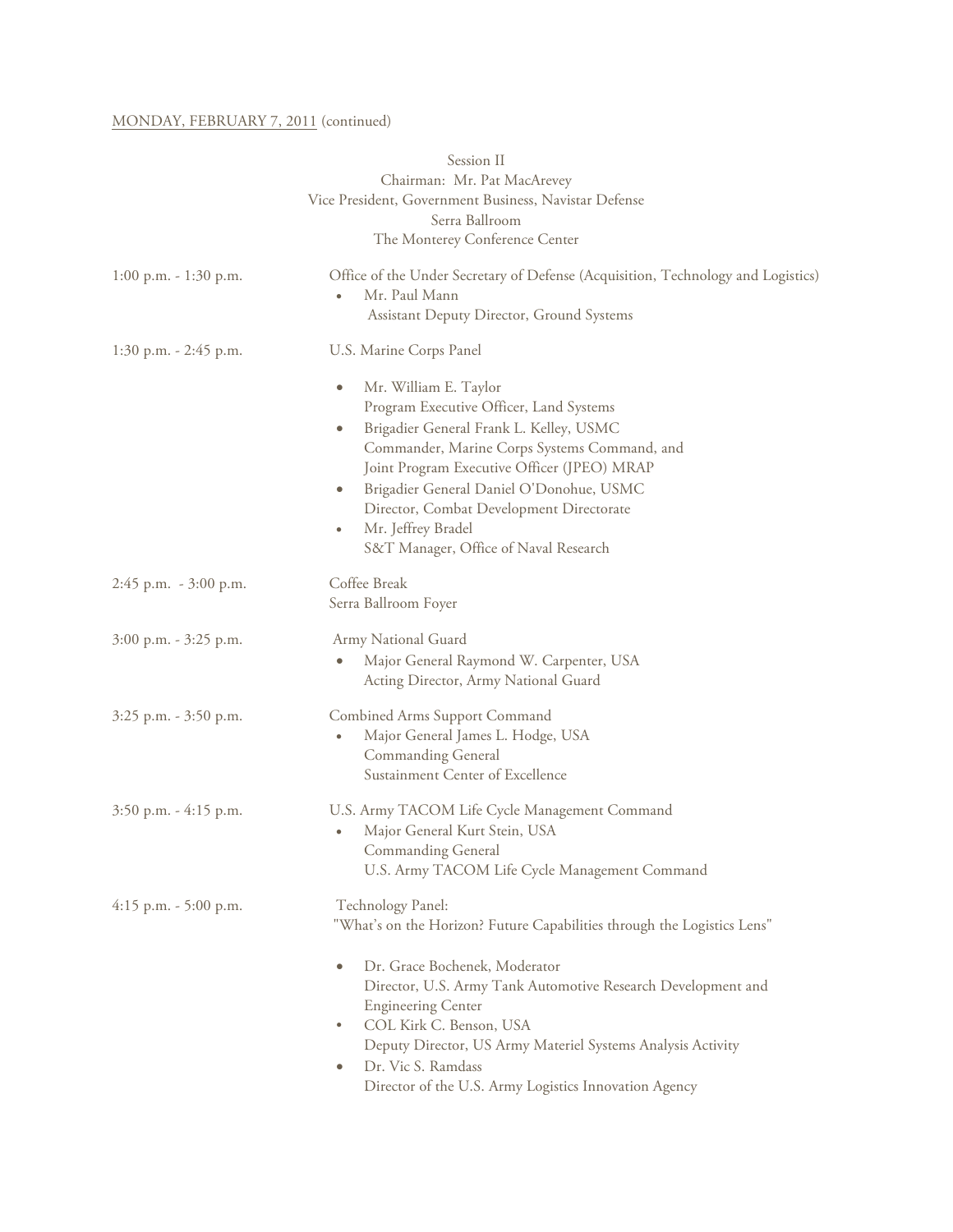## MONDAY, FEBRUARY 7, 2011 (continued)

| 5:00 p.m. - 5:25 p.m.     | U.S. Army Office of the Deputy Chief of Staff, G-4<br>"TWV Fleet Retrograde and Maintenance Challenges"<br>Mr. Christopher J. Lowman (SES)<br>Director for Maintenance, Policy, Programs and Processes, G-4<br>Department of the Army |
|---------------------------|---------------------------------------------------------------------------------------------------------------------------------------------------------------------------------------------------------------------------------------|
| 5:30 p.m. - 7:00 p.m.     | Annual Conference Reception<br>The DeAnza Ballrooms I and II<br>The Portola Plaza Hotel at Monterey Bay                                                                                                                               |
| TUESDAY, FEBRUARY 8, 2011 |                                                                                                                                                                                                                                       |
| 7:00 a.m. - 12:00 noon    | Registration Check-in continues<br>Serra Ballroom Foyer<br>The Monterey Conference Center                                                                                                                                             |
| 7:00 a.m. - 8:00 a.m.     | Continental Breakfast<br>Serra Ballroom Foyer<br>The Monterey Conference Center                                                                                                                                                       |
|                           | Session III<br>Chairman: Mr. Tom Bagwell (SES)<br>Deputy Program Executive Officer,<br>Combat Support & Combat Service Support (DPEO CS&CSS),<br>U.S. Army<br>Serra Ballroom<br>The Monterey Conference Center                        |
| $8:00$ a.m. $-$ 9:00 a.m. | Managing to the Army Tactical Wheeled Vehicle Strategy                                                                                                                                                                                |
| $(8:00 - 8:20)$           | Mr. Kevin M. Fahey (SES)<br>Program Executive Officer,<br>Combat Support & Combat Service Support: PEO CS & CSS Overview                                                                                                              |
| $(8:20 - 8:40)$           | Brigadier General Edward F. Dorman III, USA<br>U.S. Army, Chief of Transportation,<br>Deputy Commanding General<br>U.S. Army CASCOM,<br>Commandant, US Army Transportation School                                                     |
| $(8:40 - 9:00)$           | Mr. Michael Etzinger (SES)<br>Director, U.S. Army Evaluation Center, U.S. Army Test and Evaluation<br>Command                                                                                                                         |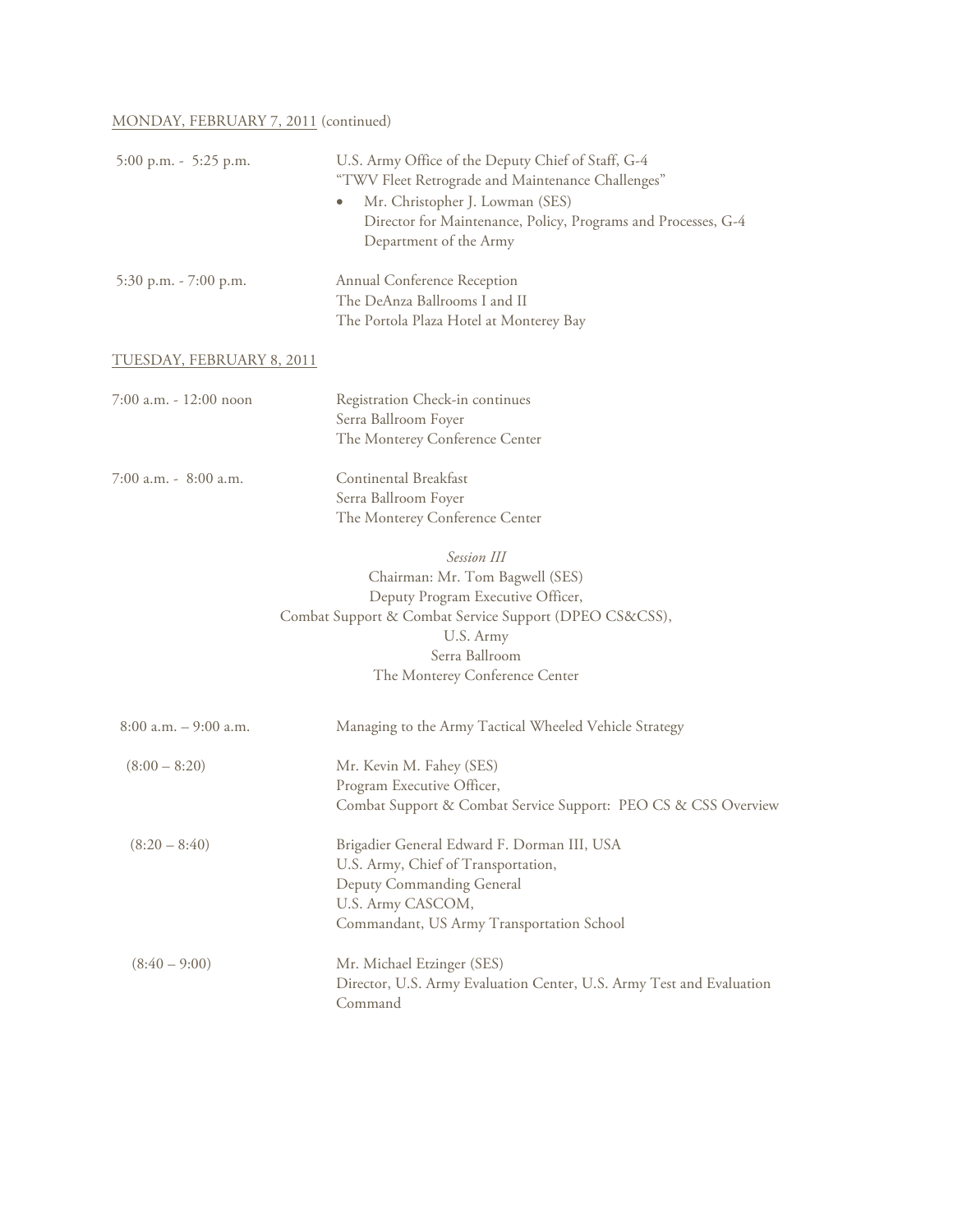# TUESDAY, FEBRUARY 8, 2011 (continued)

| $9:00$ a.m. $-10:10$ a.m.  | Project/Program Manager Overviews:<br>MRAP, JLTV and Tactical Vehicles                                                                                                                                                                                                                                                                                                           |  |
|----------------------------|----------------------------------------------------------------------------------------------------------------------------------------------------------------------------------------------------------------------------------------------------------------------------------------------------------------------------------------------------------------------------------|--|
| $(9:00-9:25)$              | Mine Resistant Ambush Protected (MRAP) Vehicle Program<br>Mr. David Hansen,<br>Joint Program Manager, MRAP<br>Mr. Carl Owens,<br>٠<br>Army Project Manager, MRAP, PEO CS&CSS                                                                                                                                                                                                     |  |
| $(9:25 - 9:50)$            | Joint Light Tactical Vehicle (JLTV) Program<br>COL John "Steve" Myers, USA<br>Project Manager, Joint Combat Support Systems<br>Mr. Mark McCoy,<br>$\bullet$<br>Product Manager JLTV, Army<br>LtCol Casey C. Travers, USMC<br>$\bullet$<br>Program Manager JLTV, USMC<br><b>LTCOL Robin Petersen</b><br>$\bullet$<br>Australian JLTV Product Manager,<br>Australian Defence Force |  |
| $(9:50 - 10:10)$           | Tactical Vehicles (TV) Program<br>COL David G. Bassett, USA<br>Project Manager, Tactical Vehicles                                                                                                                                                                                                                                                                                |  |
| $10:10$ a.m. $-10:20$ a.m. | Mr. Bruce Harrison<br>Conference Close-out                                                                                                                                                                                                                                                                                                                                       |  |
| $10:20$ a.m. $-10:50$ a.m. | Coffee Break<br>Serra Ballroom Foyer<br>(Serra Ballroom will be reconfigured into two rooms)                                                                                                                                                                                                                                                                                     |  |
| 10:50 a.m. $-12:40$ p.m.   | PM MRAP, PM JLTV and PM TV<br><b>Breakout Sessions</b><br>- will follow on from Overview -                                                                                                                                                                                                                                                                                       |  |
|                            |                                                                                                                                                                                                                                                                                                                                                                                  |  |

Attendees can remain in same ballroom as briefers will rotate